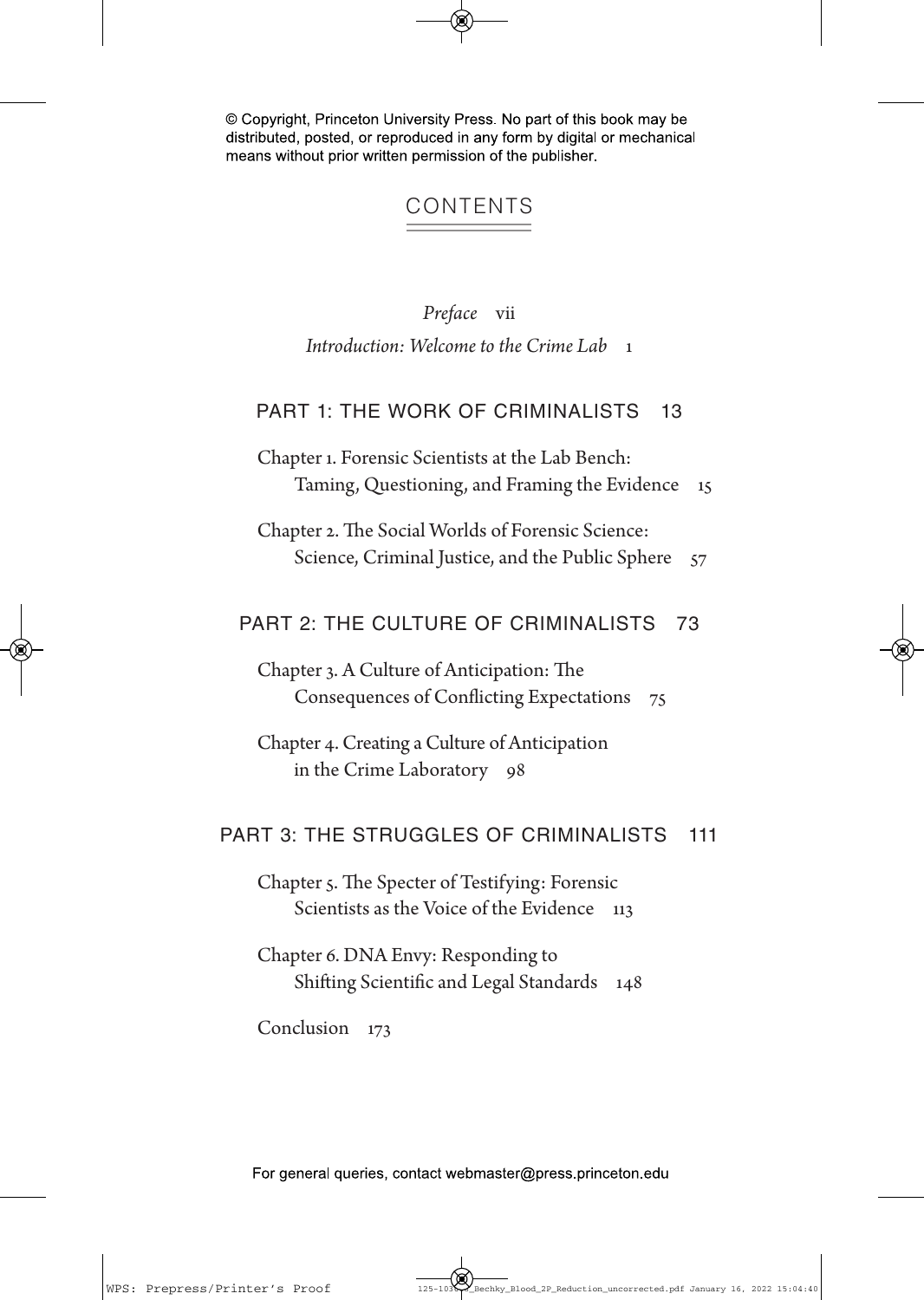> *Appendix: Case Notes on an Ethnography of a Crime Laboratory* 189 *Acknowledgments* 199 *Notes* 203 *References* 215 *Index* 225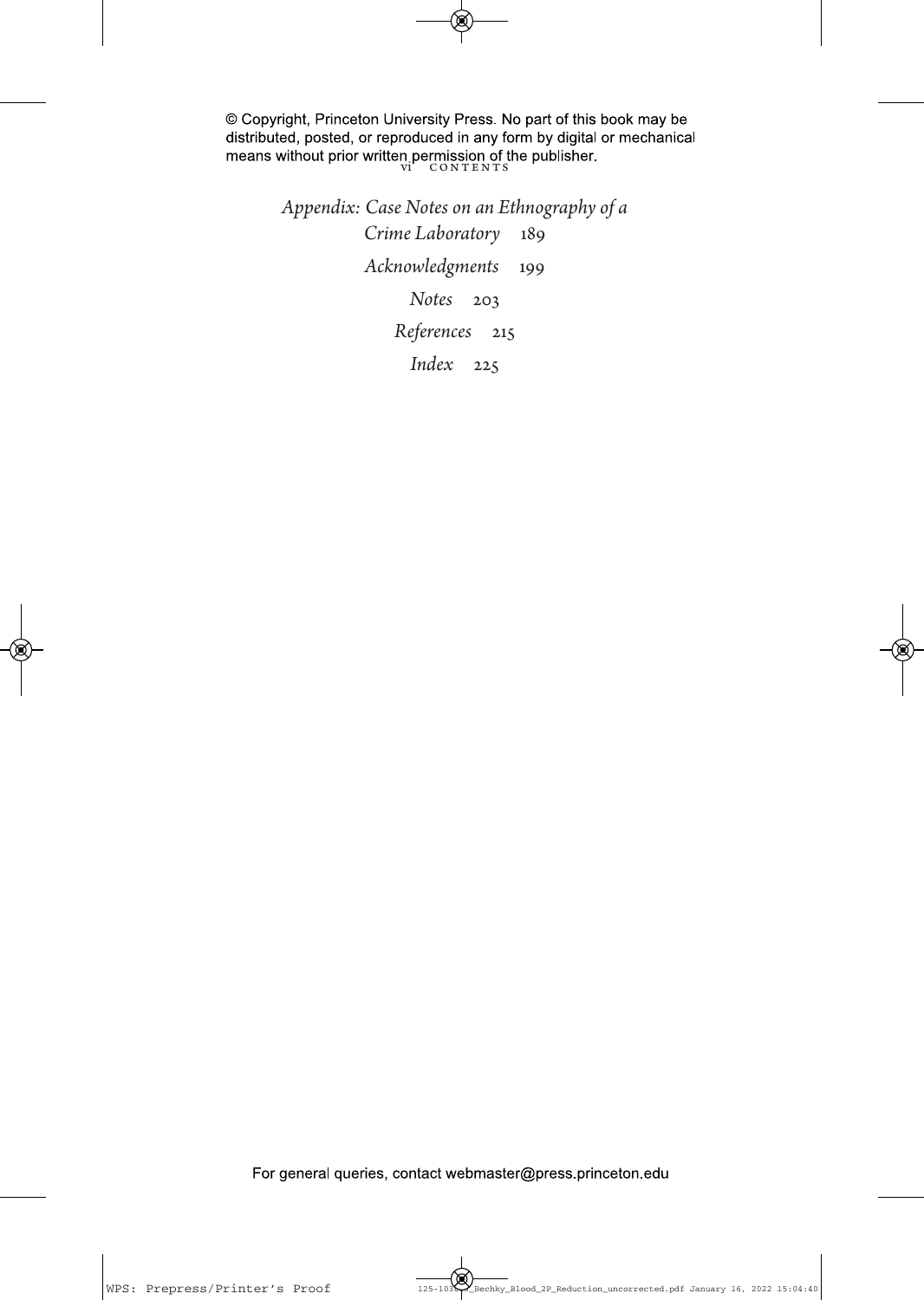## Introduction

# WELCOME TO THE CRIME LAB

When Allison tells people she is a forensic scientist, "they don't really understand. Everyone's watched *CSI*, and they think they know everything about it. I try to tell them it is not as glamorous, and it doesn't happen in fifteen minutes. Because a lot of people have the misconception that a crime occurs, and within two days they find the suspects and within a week and a half they are convicted and in jail. And it just doesn't happen that quickly or easily."

Contrary to the popular image, forensic science is not a glamorous job. Despite the crimes involved, the work resembles that of bench scientists or laboratory technicians. When dusting the whorls of a fingerprint on the handle of a knife, scrutinizing a slide under a microscope to locate sperm in a sample, or test-firing a gun to see if it was used in a crime, forensic scientists look like lab scientists. Of course, the science is more complicated and time-consuming, and less sexy, than what we see on television. Day in, day out, Allison makes sure her work table is sterile, her notes are meticulous, her samples uncontaminated, and her instruments calibrated and working properly.

The intricacies of the science are also embedded in the links between the work of forensic scientists and investigators, attorneys, judges, and juries. The science in a crime laboratory serves a specific function: to analyze the evidence on which the criminal justice system relies. The work forensic scientists do is constrained by this function. Unlike other scientists, they perform their work *only* for the criminal justice system. They struggle with the knowledge that the work they do is not ordinary science, but a science used by a complex system that assesses guilt or innocence. The people it affects are real, and the stakes are high.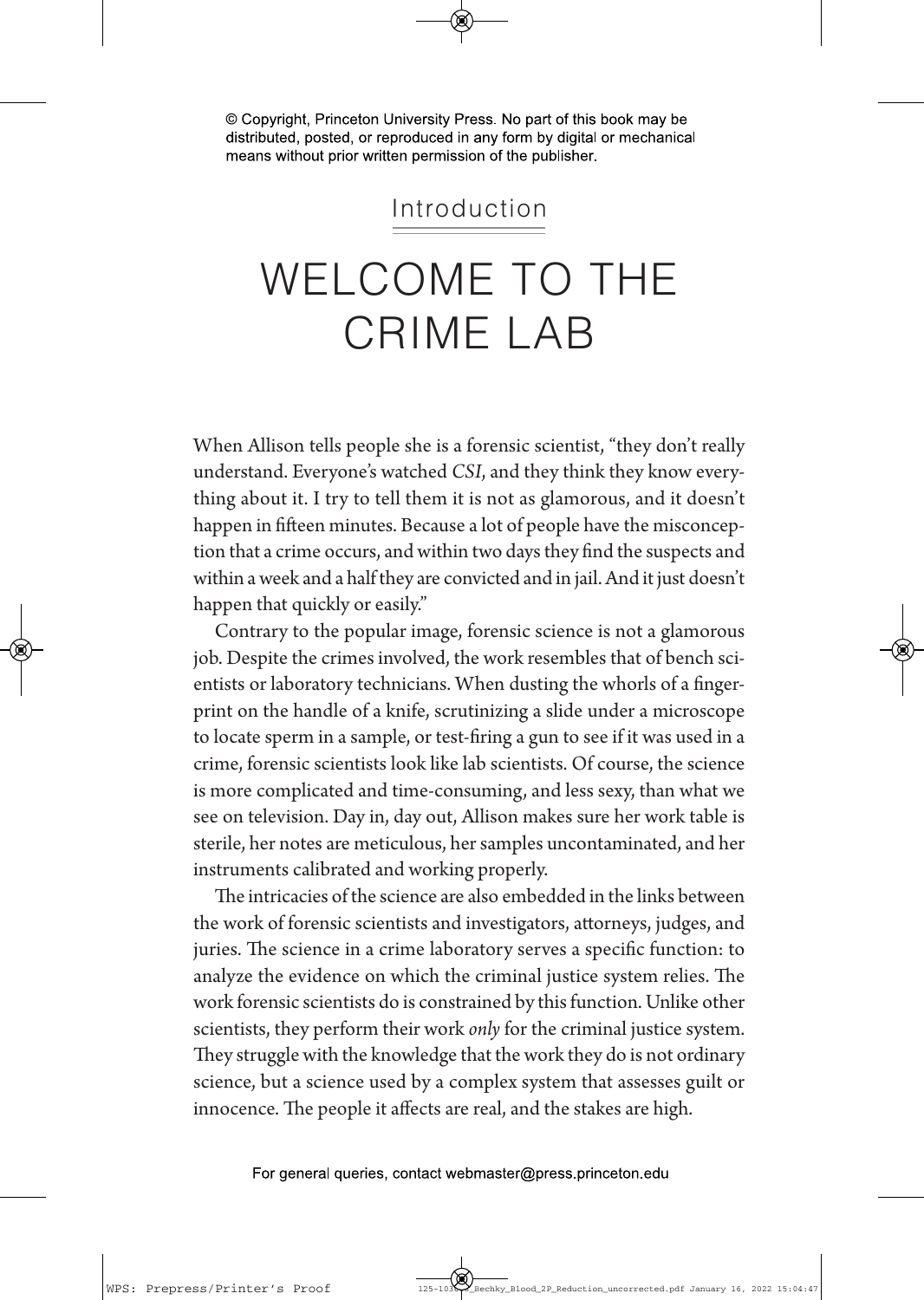In light of this knowledge, it makes sense that forensic scientists also refer to themselves as "criminalists." Every day, criminalists work in the shadow of the criminal justice system, which controls their budget, sets their agenda, and requires more evidence processed ever faster. Criminal justice permeates criminalists' ways of working and thinking; they write reports knowing a jury will hear their conclusions, worry about how to explain contamination on the stand, and analyze evidence for the purpose of addressing questions of criminal law. Criminalists do not relinquish their scientific standards, or allow outsiders—attorneys, politicians, journalists—to misuse science for their own ends. But criminal justice concerns penetrate their daily work.

Criminalists know that their work might end up in a court of law. What they worry about most is appearing in court themselves. Testifying is exceptionally rare, but the possibility looms. Despite all the thought and care criminalists put into preparing for court, they know that appearing on the witness stand can be risky and fraught. The courtroom is commanded by people who are not scientists, and they may willfully or ignorantly use the science in ways that criminalists do not intend. Defense attorneys can turn a small lapse in lab procedure into a challenge to the criminalist's job performance; prosecutors mistakenly believe they can twist a scrap of evidence into the missing link their case needed. And the jurors, of course, may misunderstand the intricate science completely.

Testifying is not just where the science meets the law, but is the main venue in which the science is represented in public. The courtroom is where outsiders judge, undermine, and occasionally attack the hard work of the crime laboratory—all part of the theater of criminal trials. In the lab, criminalists can spend hours or days polishing a report with the help of colleagues, making sure the science is presented accurately and impartially. In court, one misinterpretation could lead to important cases lost, innocent people convicted, and severe repercussions for their careers.

Given their understanding of all of these consequences, criminalists approach testifying with a mix of determination and concern. Anca, in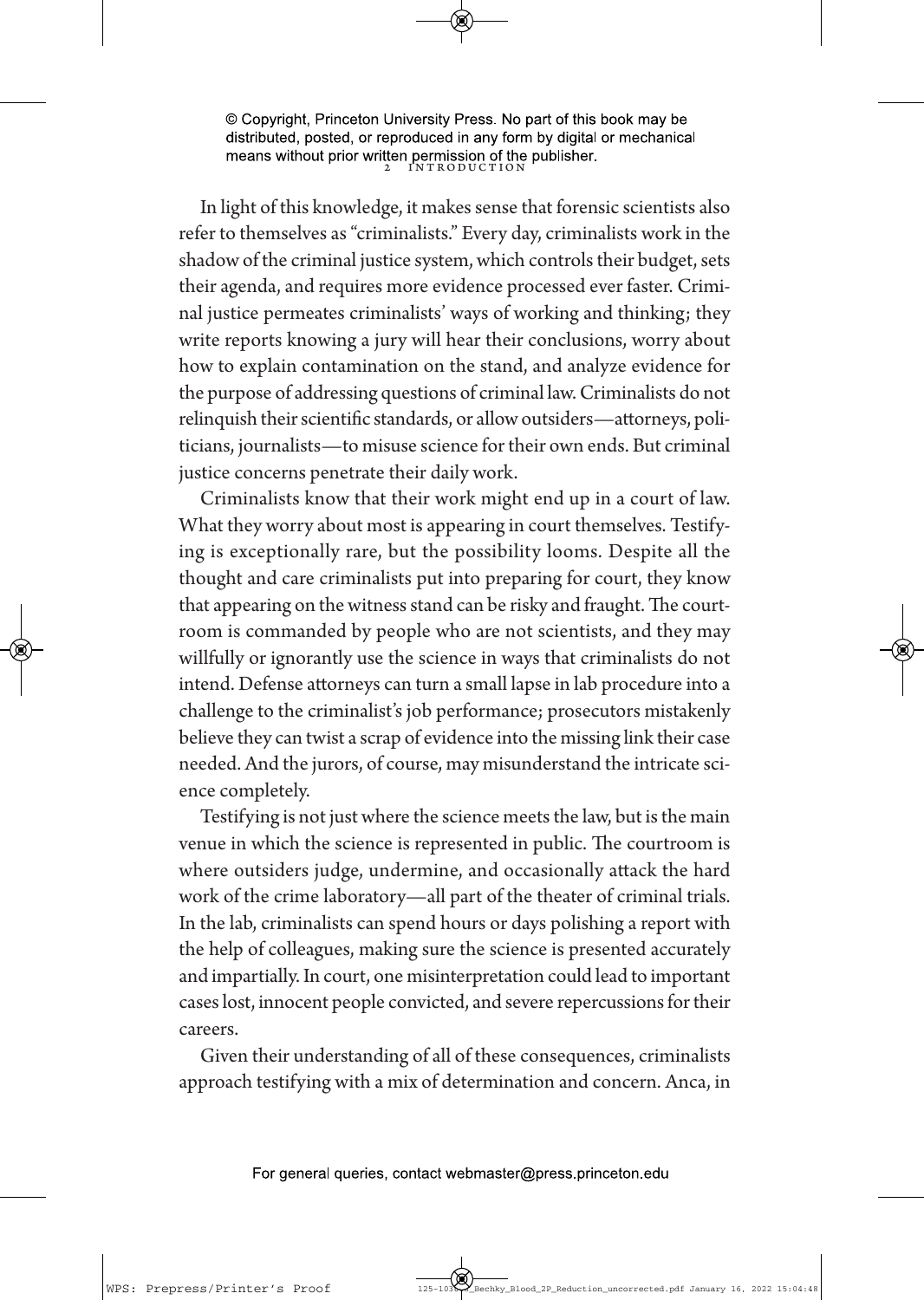a crime lab's DNA unit, noted that criminalists should always be nervous when they go to court:

I don't care how many years of experience you've had because there's so much riding on your testimony and it doesn't matter how good you are at what you do here. It's relaying it to the jury that's the important thing, and you could be a great scientist but you could be a really bad witness, so [it's both] being able to do the analysis and the work and explaining it and relaying the message. I think that's it: Did I do a good enough job to relay the message? Did I explain it well enough? Could I have done it better?

In the words of Tom, a firearms examiner, "I walk in there with a sense of responsibility. I'm nervous. I think if you're not nervous in some capacity, maybe you aren't taking it seriously enough."

———

This book examines the culture of the crime lab, specifically the challenges of working as a criminalist within the criminal justice system today. It is an ethnographic account based on eighteen months of fieldwork I conducted within a crime lab of a major metropolitan area in the western United States. Metropolitan County Crime Laboratory (a pseudonym) is a mid-sized laboratory with about sixty criminalists, operating under the auspices of the county's district attorney. The laboratory is located in a bright new spacious building rather than the cramped basement spaces of other laboratories I have visited. The caseload is typical for the state in terms of the types of analysis performed, but the lab handles more than the average number of cases per year relative to laboratories across the state.

As an organizational ethnographer, my goal is to try to understand and portray the daily life of the people working in the organization. Doing so meant that I was a regular presence at the lab benches, computer screens, and meeting tables in Metropolitan County Crime Laboratory (MCCL): watching, listening, and asking questions. Apart from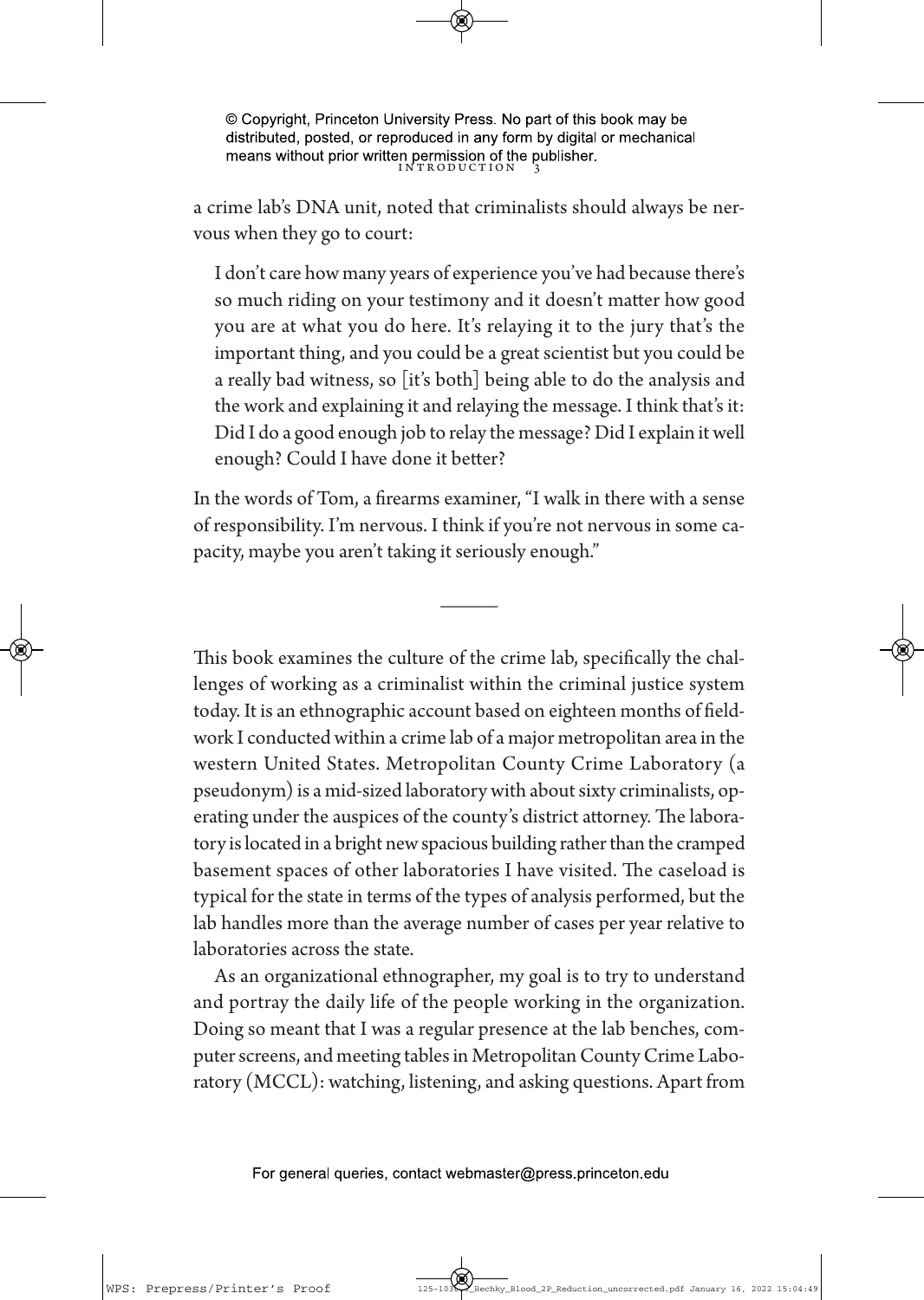entering the evidence lockers, I was given full access to all areas of the laboratory and visited about three days a week for six to seven hours a day. I focused my attention on four forensic science units—forensic biology, chemistry, comparative evidence, and toxicology—and spent between three and six months in each unit.

I observed every criminalist in each of these four units for at least a day: not only watching them work, but also accompanying them to lunches, group and lab-wide meetings, presentations, professional conferences, and court. I augmented our informal work conversations with interviews of more than thirty criminalists at MCCL. During the workdays, I occasionally interacted with members of the criminal justice system, such as attorneys and police officers. However, this book is not a study of the entire justice system. This is a study of criminalists, their perspectives, and the work that they do.

To understand the tensions and challenges of a form of work, I find it illuminating to actually try to do it myself. Therefore, I wanted to learn some forensic science techniques. The crime laboratory presented an unusual constraint on my participation in because I was not permitted to touch any case evidence. To compensate, criminalists let me practice on non–case evidence: members of the DNA unit patiently taught me how to run my own DNA profile, and I test-fired weapons in the firearms unit. In a lab coat and gloves, I peered over shoulders and into microscopes as the criminalists worked.

In addition to participant observation at MCCL, I toured three other crime laboratories in the state and interviewed their directors. I spent a day in a county-level crime laboratory in an eastern state, where I interviewed the deputy director and observed the work of the units of forensic biology, controlled substances, and comparative evidence. I also attended both state and local professional meetings and workshops. Conversations with this wider set of criminalists, supervisors, and directors broadened my understanding of the field of forensic science. It also helped me to assess the representativeness of MCCL: while the lab seemed spiffier and better funded than average, the work done there was representative of criminalists' work everywhere I visited.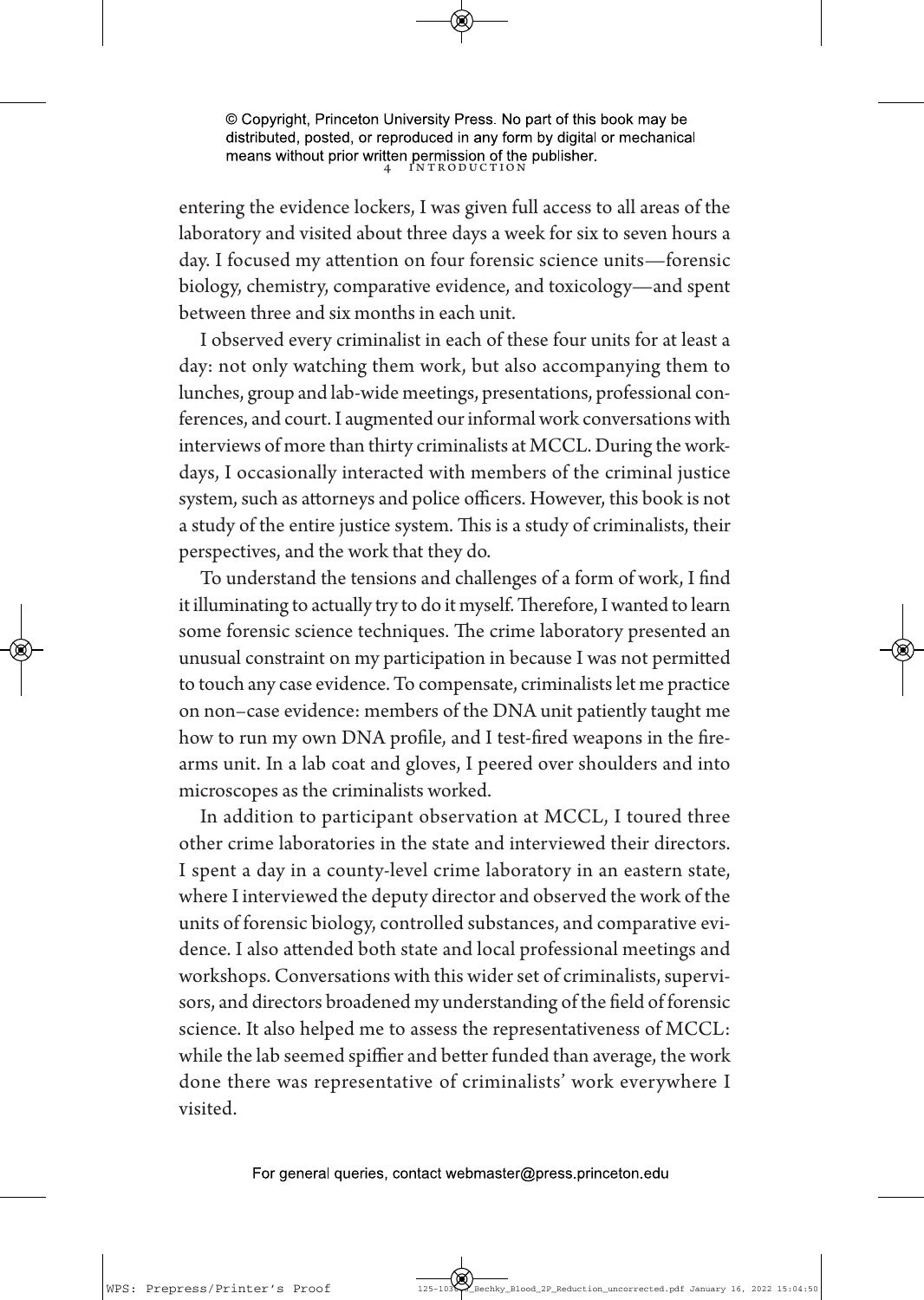My study of MCCL coincided with a critical moment in recent forensic science history: the National Academy of Sciences issued its report "Strengthening Forensic Science in the United States" just after my arrival at the lab.<sup>1</sup> This government-sponsored scientific assessment was critical of the scientific foundations of many of the disciplines of forensic science, although it exempted DNA profiling from its criticisms. Its publication led to increased public scrutiny of forensic science, the impact of which reverberated throughout the lab. I had an inside view of the responses of laboratory members, as well as a fortuitous opportunity to observe the broader field examine itself in reaction to this critique of their methods, their thinking, and their very existence.

What I witnessed showed me that criminalists take their work incredibly seriously. They think of themselves as scientists first and foremost. I never saw anything that made me think that criminalists are the source of error within our criminal justice system. Instead, I saw criminalists expected to do more with less, conscious of being accountable to the law and the public and sometimes treated shabbily by law enforcement, attorneys, and judges. They are people, and, therefore, not perfect. But the standards to which they hold themselves are exacting.

Instead of directing blame at criminalists, this experience showed me that gaps can occur in translation. The process of moving the science from the lab into the courtroom is a worrisome fault line in the criminal justice system. The rigorous work of criminalists is used for purposes unique to this branch of science, and the outcomes of their work are judged on criteria outside that of scientific protocols. The disconnects between scientific findings and legal arguments create misperceptions, and scientific knowledge is difficult for nonexperts to parse. When scientific findings are used in the service of justice, misunderstandings can arise, and criminalists' translation is critical to averting and correcting them. Explaining this process of translation is the focus of the book.

This book is divided into three parts. In part 1, "The Work of Criminalists," I describe what criminalists do*.* I examine a typical day in each of

———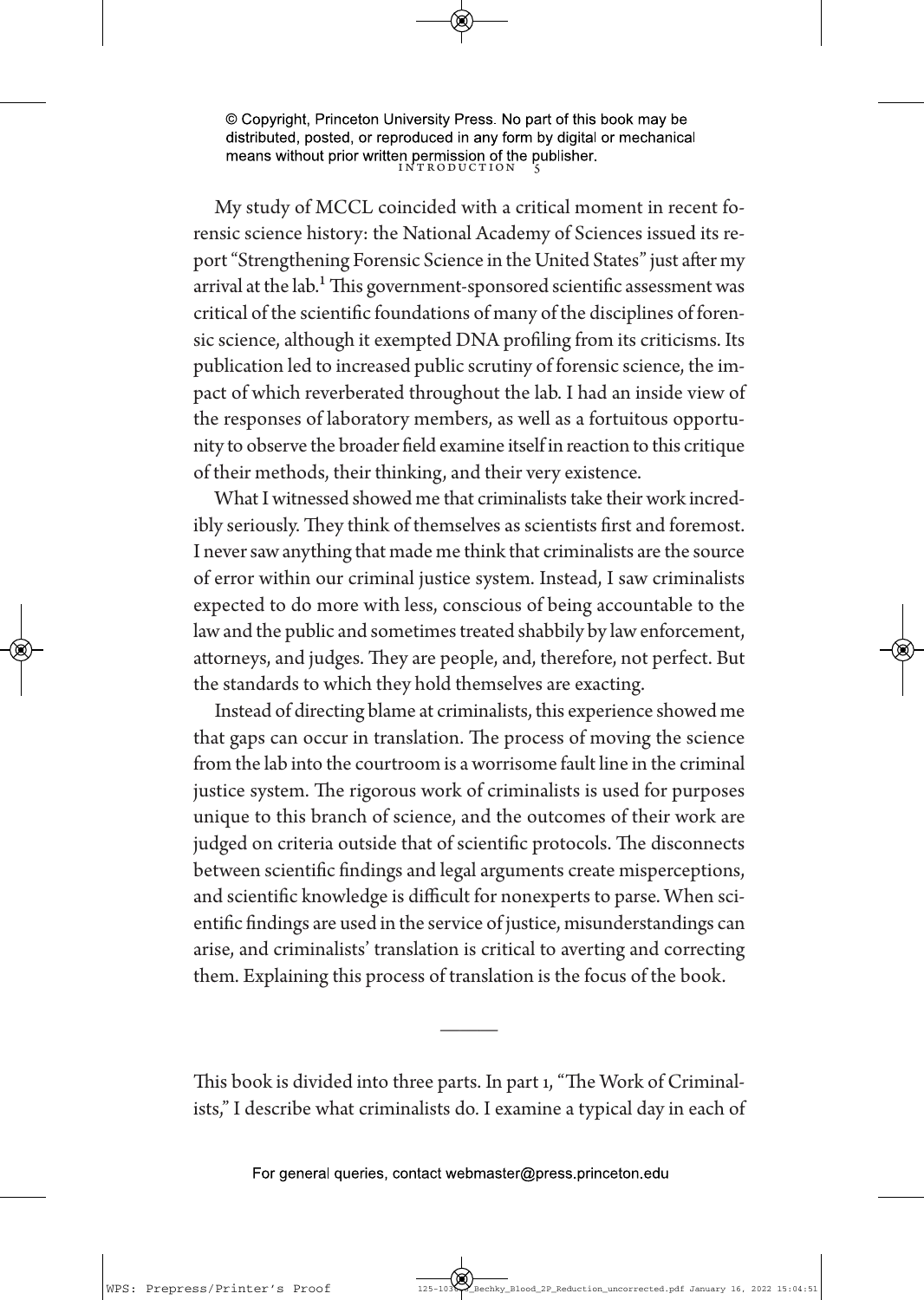© Copyright, Princeton University Press. No part of this book may be distributed, posted, or reproduced in any form by digital or mechanical 6 Introduction

the various disciplines of forensic science (DNA analysis, firearms examination, narcotics analysis, and toxicology), as they receive new evidence, process ongoing cases, write up reports, and worry about testifying. Although the particulars of their analyses are different, criminalists across disciplines face a similar challenge: navigating between the worlds of science, criminal justice, and the public sphere. Every day, criminalists need to first ensure that their work meets the threshold of good science, but they also need to communicate this science accurately to attorneys and judges as well as to jurors. Moreover, in an age when technology is rapidly advancing and criminal justice is under scrutiny, criminalists must work to convey their value, discipline, and impartiality to the broader public. Americans today order DNA tests over the internet and see criminal cases neatly wrapped up through science in sixtyminute TV dramas. It is no wonder the public is both wary and overly enthusiastic about the capabilities of forensic science.

In part 2, "The Culture of Criminalists," I explore how criminalists make sense of their work. Navigating the three worlds (science, criminal justice, and the public sphere) requires more than scientific acumen and individual initiative. Criminalists are aware of the gaps that may occur in translation and have evolved a particular workplace culture to address them, which I identify as a "culture of anticipation." The needs and expectations of outside audiences are never separate from the daily work of criminalists, and, as a result, criminalists anticipate the concerns of others. Anticipation makes their work more difficult; performing their analyses thinking of what the attorneys might ask for next, or what questions jurors might have about their processes, is a demanding experience. Criminalists craft their reports carefully, with language they believe will accurately deliver information to the court. The specter of testifying informs every step of examination. Anticipating a future attack on their work (and, by extension, themselves), criminalists need to be able to say: "This is what I did and how I did it."

The culture of anticipation is written into criminalists' daily practices and reproduced in their training, their meetings, and their casual conversations. Criminalists watch each other's courtroom testimonies to see how it is done. They develop a shared understanding of their role,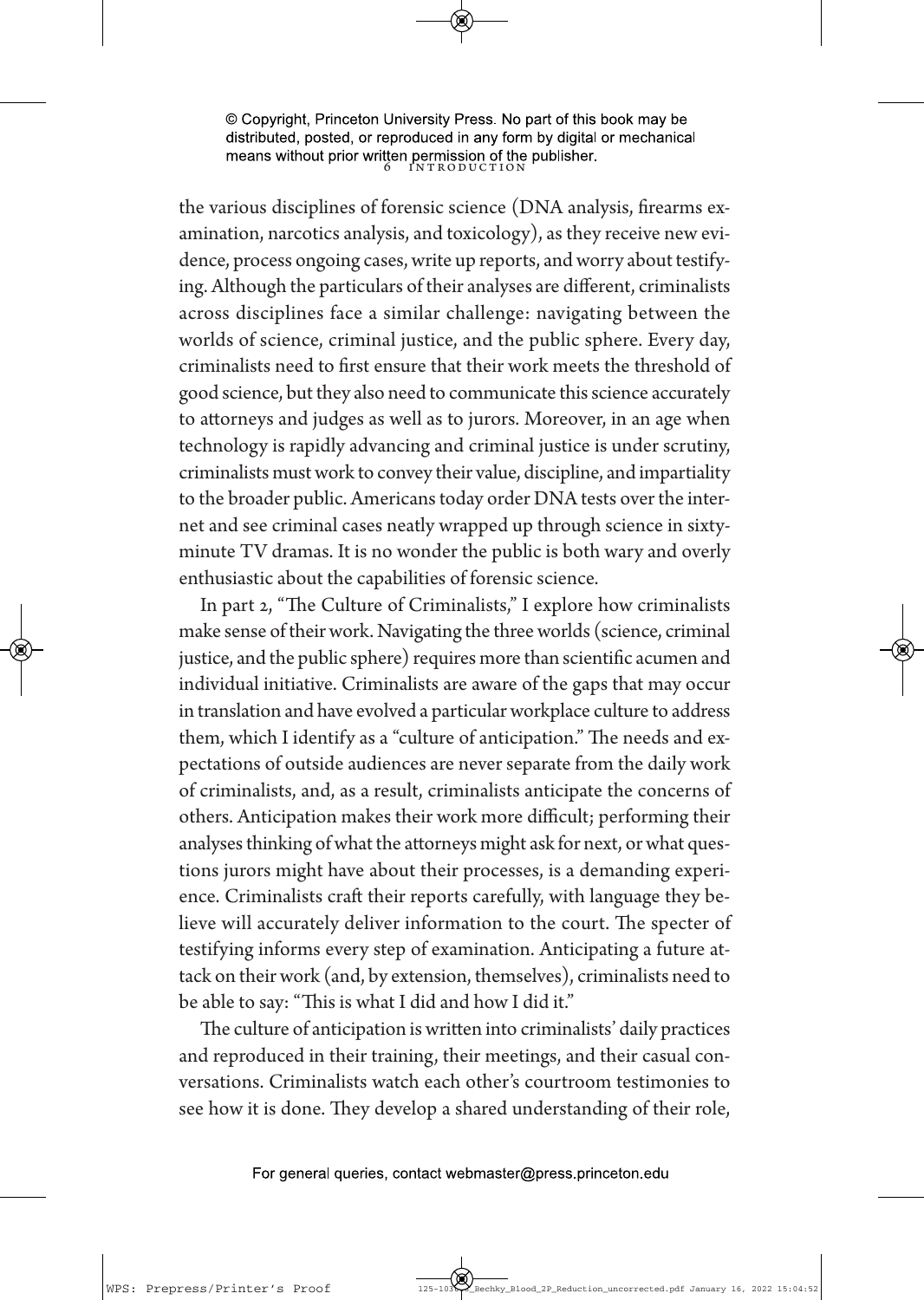assuring each other that the best way to anticipate is to be the "voice of the evidence"—an impartial, scientific, but lucid and clear translator of the lab into the court—and nothing more. Because of their position within the criminal justice system, they cannot separate today's work from how it may potentially be used tomorrow, and they have developed a culture that makes this position at the intersection of these social worlds tenable.

In part 3, "The Struggles of Criminalists," I investigate how criminalists confront the current challenges to their work, and I uncover the obstacles and conflicts that define their work lives, beginning with testifying. Attorneys may verbally attack criminalists, whose slip-ups on the stand can have terrible consequences, and, even in a relatively friendly courtroom, criminalists find it challenging to discuss details of science. Simply attesting to scientific results has become more complex, because technological breakthroughs have destabilized criminalists' footing. DNA testing has become America's darling: we are using it in our doctors' offices to predict disease and in our living rooms to find distant relatives, and we even use those same databases to track down serial killers. The rise of DNA profiling has raised questions about the science of many other disciplines, requiring criminalists across the field to examine and justify their standards and practices. The science of DNA seems obvious and irrefutable, and, not surprisingly, it receives the lion's share of attention and funding inside today's crime laboratories. Other disciplines are being pressured to emulate DNA's success and become more "objective." However, there is a degree of subjectivity in all their work, and differences in techniques make criminalists wary of comparisons. DNA profiling is only one technique of many needed to turn crime scenes into courtroom evidence.

What is the value of studying criminalists? One goal is to illuminate the inner workings of the American criminal justice system from an unexpected perspective. Seeing how messy crime scenes are transformed into clean scientific reports and courtroom evidence is key to understanding

———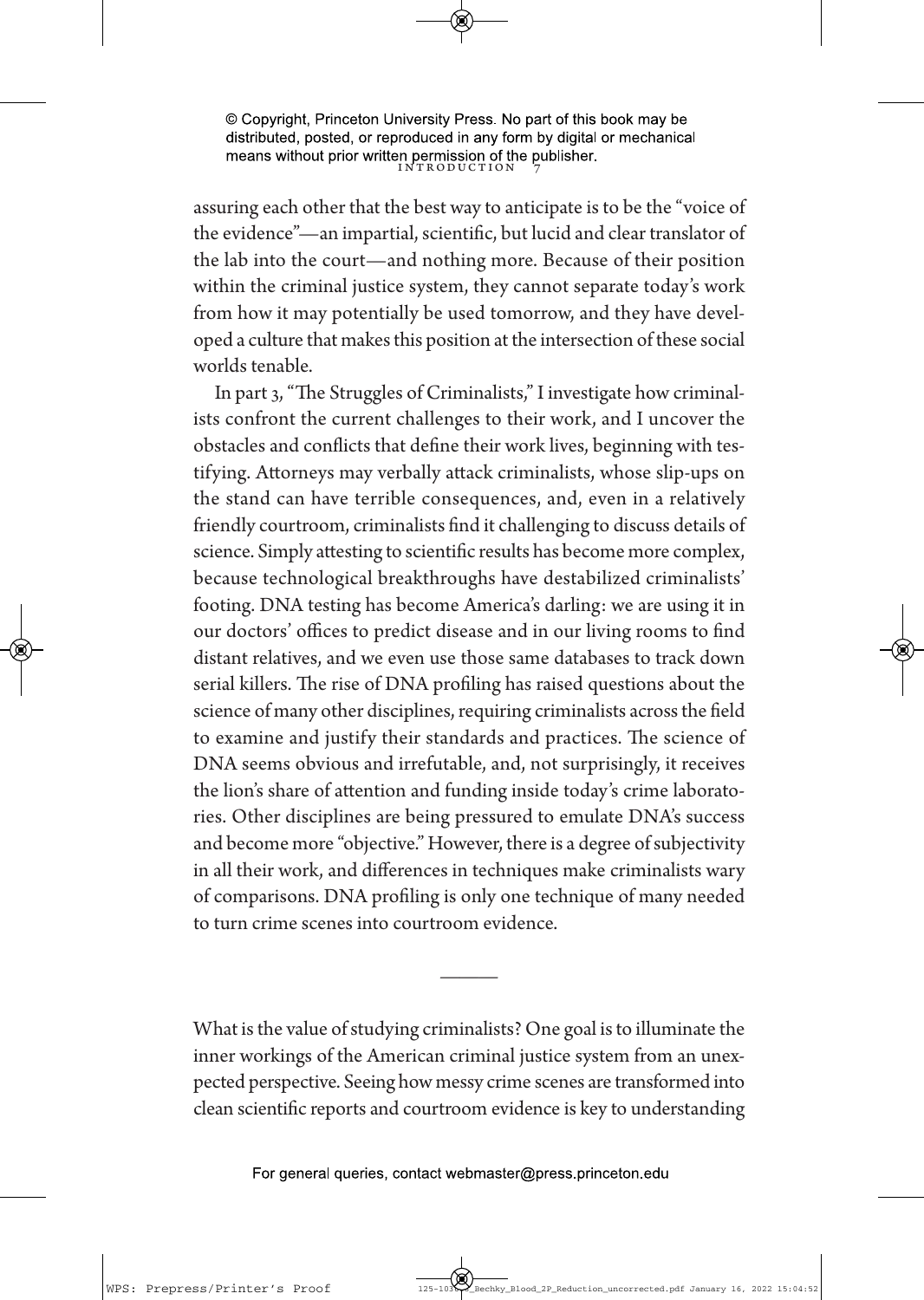how ideals of justice are put into practice in the United States. There is also value in revealing how diverse methods of science are conducted in the real world with real consequences. The work itself is fascinating, difficult, and worthy of study: criminalists' translation of their expert knowledge is just as important as the science itself. Ultimately, studying criminalists matters because their struggles reveal the struggles of expert workers in numerous occupations around the world.

Expert work is currently under siege. Commentators warn that workplace applications of digital technologies—algorithms, big data, artificial intelligence—are going to gut the work of professionals, $<sup>2</sup>$  everyone</sup> from lawyers to doctors to criminalists. These technologies track and amass data, processing and calculating information at lightning speeds, which reduces the need for the people who traditionally worked with data. Consequently, pundits and scholars suggest, the work of experts will necessarily move away from thinking and processing information, which will radically change their occupations.<sup>3</sup> At the core of their argument is an image of expert work as merely the cognitive processing of a body of knowledge. If expert work is simply pattern-finding and clearcut decision-making, it can be easily overtaken by the power of algorithmic technologies.4 With machines doing the work of analyzing data, we can expect a future with fewer jobs for experts, and those jobs that remain will require different, and less complicated, skills.

Yet, in this study of criminalists, I show how this conception critically misconstrues the work of experts. In fact, expert work does not just entail the mastery of a large, complex body of knowledge. Instead, expert work relies on *interpreting* and *translating* knowledge. Experts sit at interfaces where they must communicate knowledge to others who need it but may be unable to easily understand it. Cultivating the skills of interpretation and translation are all the more critical in our digital age. The ability to holistically understand data and what it can and cannot tell us is a vital human trait in the world of big data.

Professionals and experts develop their craft through hands-on learning within a community of like-minded others. Problems in the real world rarely present themselves in neat packages that fit either the formal knowledge found in a textbook or the information processed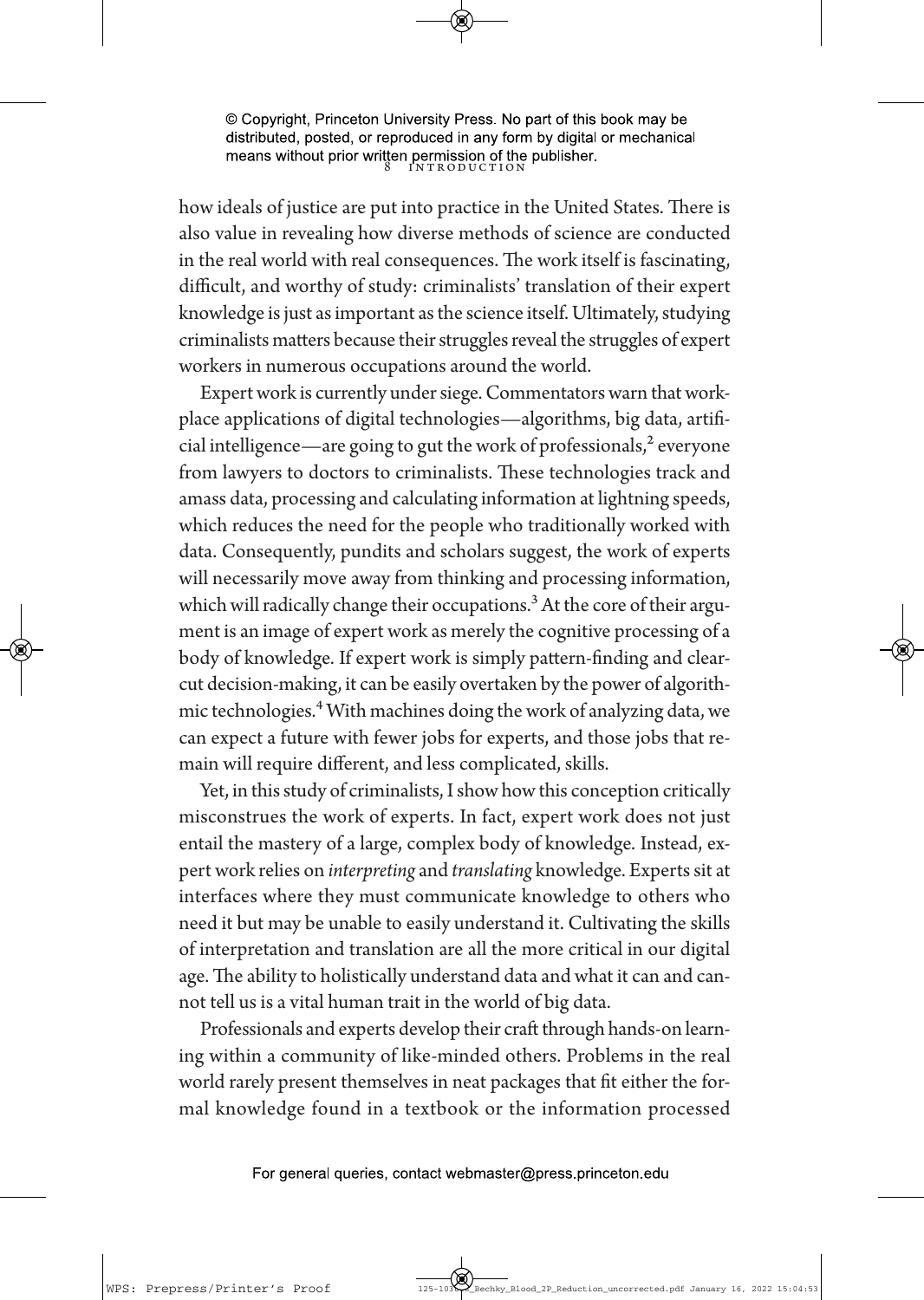through machine learning. However, through extended apprenticeships, experts are able to contextualize and enrich their knowledge with daily practice under the guidance of seasoned colleagues.<sup>5</sup> Expertise goes beyond formal knowledge to skills that are both tacit and embodied; expert work is a form of visceral knowing. Across a spectrum of fields, expert workers hone their skills through this process of learning by doing.6 And they figure out how to apply what they know to the specific problems at hand.<sup>7</sup> Their interpretation of the problems they face is central to their expertise.

Moreover, expertise is often useless in isolation; it is through translation that expert workers create value. In this process, experts translate their knowledge of the material world into more mobile forms, usually by inscribing it into documents, images, or other representations that can be used for communicating.8 Experts are regularly called on to apply their knowledge beyond their own domains, sharing what they know with outside communities. Engineers need construction crews or production workers to execute their plans, and doctors must explain their diagnoses to patients. To make an impact, experts must convince others of the legitimacy of their knowledge, generate support for their ideas, and maintain their power in ways that that draw on shared language, materials, and conventions. Engineers bolster their expertise with drawings and prototypes, using these to convince others to support their designs.<sup>9</sup> Similarly, doctors interpret the language of medical records in collaboration with patients to help them understand their conditions.10 In these settings, and others like them, the fundamental burden on experts is to translate their particular esoteric knowledge in a manner that persuades nonexpert audiences.

These acts of translation also depend on the broader context of social relations. Experts are embedded in a set of relationships with interested parties who have perspectives about what knowledge is relevant and whose expertise is valuable.<sup>11</sup> These structures matter in how expertise is taken up, used, and assessed. When politicians and journalists talk about climate science, this affects the influence that climatologists have in convincing the public to accept the evidence of climate change. Public opinion then affects the future institutional funding for climate research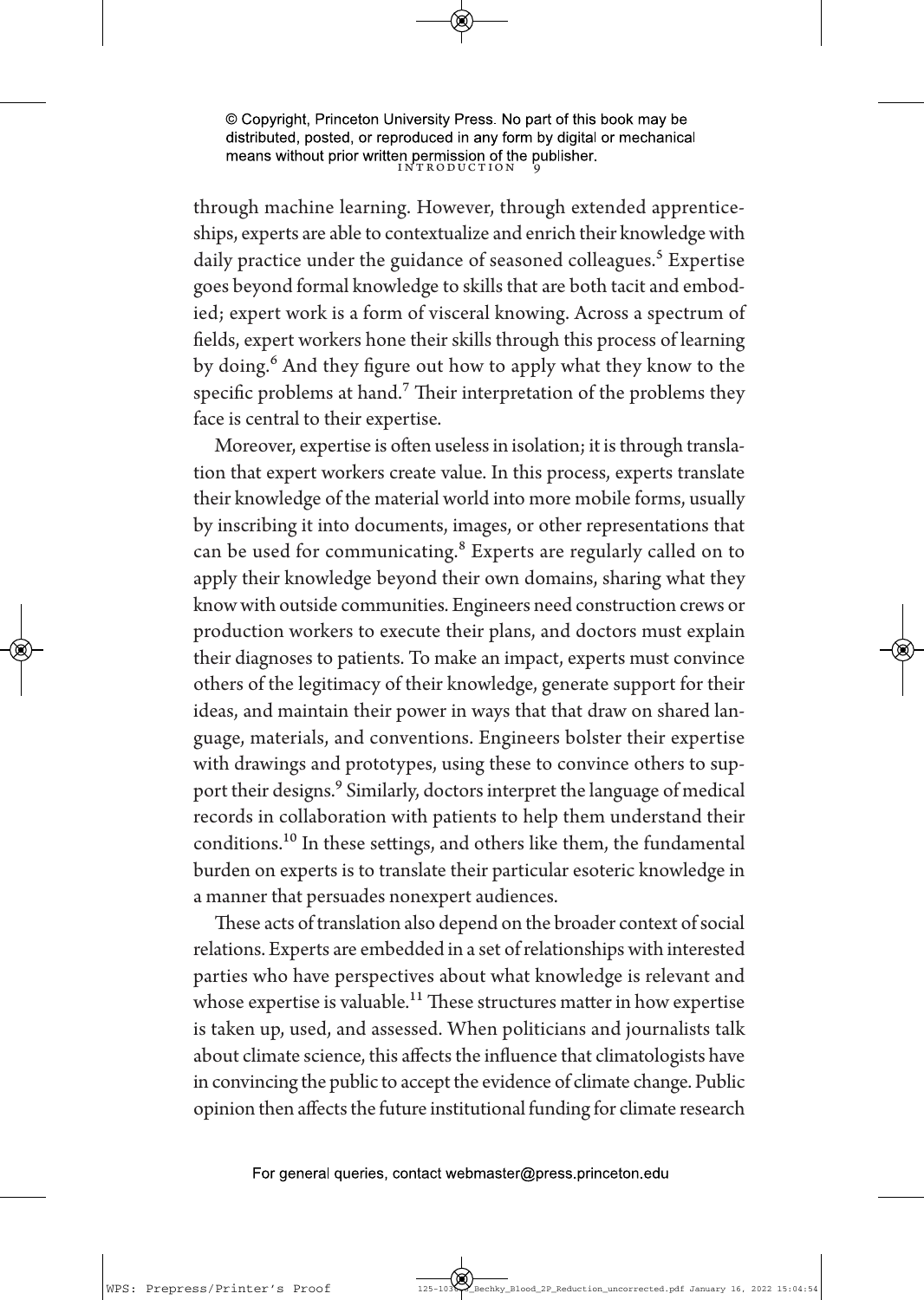as well as the ability to garner further evidence.<sup>12</sup> Such chains of influence also impact the everyday practices of scientific experts, who have to decide how and when they should talk to journalists or participate in government-sponsored activities.13

This conception of expert work is the foundation for my study of criminalists. Expertise is an interpretive skill developed through daily practical experience in a particular community, which needs to be translated to a set of people who do not share those experiences. Criminalists are expert science workers who are called on regularly to translate their findings for outside audiences. Unlike climate scientists, who can choose whether and how to participate in public science, criminalists do not have the autonomy to walk away from their audiences. They have to work in a state of anticipation and translation; their work is organized solely to produce findings for the criminal justice system.

Criminalists are a model case of what happens to expert workers like teachers, doctors, or engineers who have "good jobs," but are required to work within systems beyond their control. Perhaps securing expertise once promised some level of autonomy; this was particularly true for professionals, who often worked in partnerships managed through the collegial interactions of a set of peers. Today, being an expert worker often means that you report to nonexperts, or must justify your existence to those who do not know your field. Working with and depending on those outside of their occupational boundaries influences experts' work practices. Watching criminalists adapt to new technologies, invent new ways to communicate their science, and struggle to show how their subjective yet informed judgments are better than allegedly objective machines or automated algorithms is valuable; it offers lessons for other expert workers.

It is also important to understand the real way science is practiced, and the messy ways that knowledge is produced. Many want to believe that the work of criminalists is flawless, and that science itself is flawless. For example: *The bullet is a match. It is his DNA.* But looking at the real work criminalists do shows that even the most prized science including DNA analysis—is interpretive, using tacit and subjective judgments to draw conclusions in context.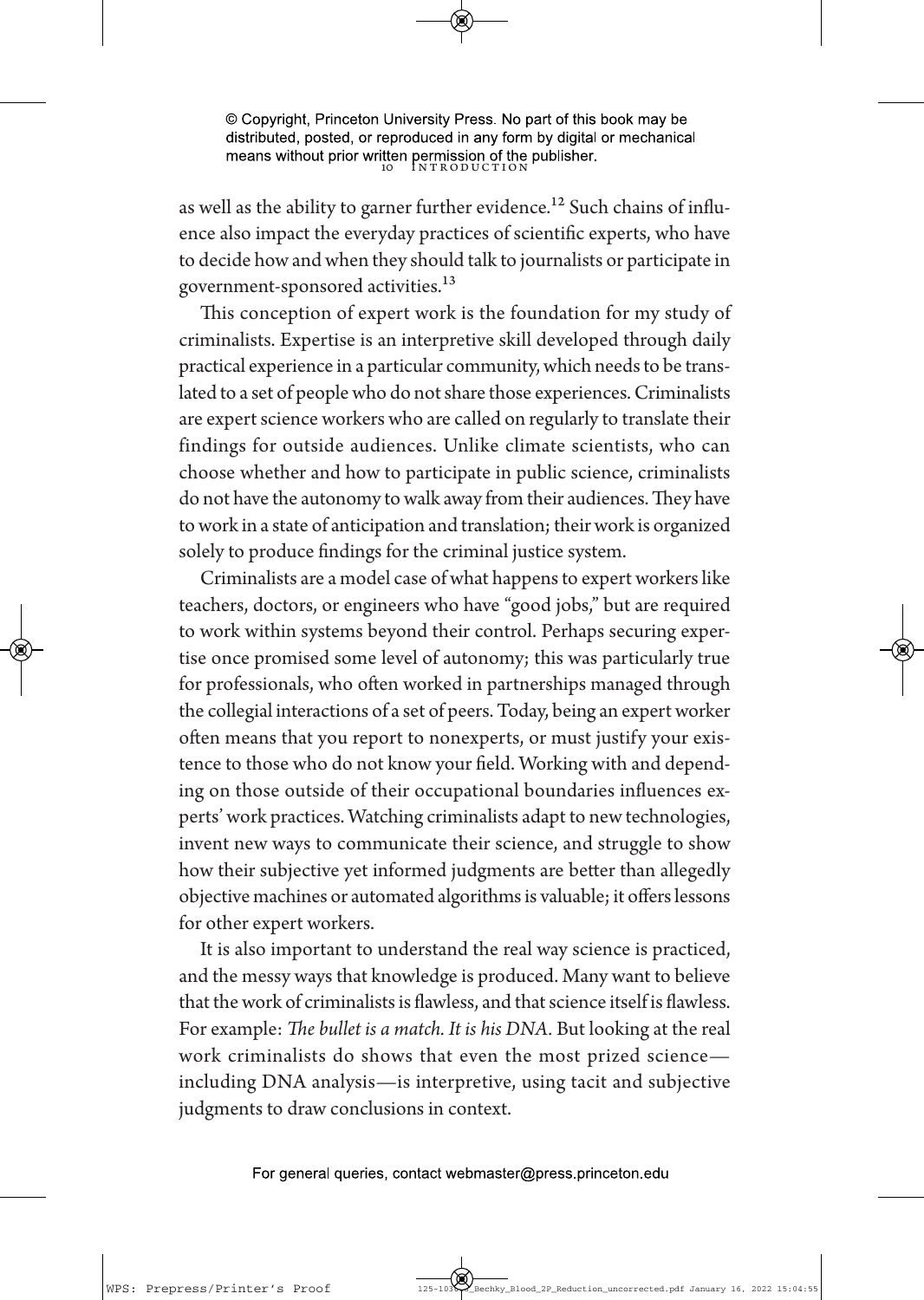Unlike crime shows or courtroom pronouncements, the evidence rarely speaks for itself. Criminalists need to translate the realities of the science to outside audiences. Thus, instead of stating hard-and-fast truths, what criminalists say instead is more like the following: *These specific markings, at these particular locations, on this bullet found at the crime scene, match the markings on a bullet fired from the gun belonging to the suspect. The probability of selecting the observed DNA profile from a population of random unrelated individuals is expected to be 1 in 325,000 based on the alleles present in this sample.*

With this book, my hope is that by describing in detail the world of forensic science, you can see what is important (and representative) about the work of criminalists. In showing how vital interpretation is to the expertise and the judgments criminalists make about evidence, I make an argument for the value of communities of expertise, negotiated interpretations, and translation skills writ large. Examining how criminalists are situated within the worlds of criminal justice and the public, and the different expectations produced within these worlds, illustrates the challenges of working in a culture of anticipation. Criminalists are not simply free to do science; they cannot ignore the translation work that navigating worlds requires. In exploring the ways criminalists interact with these worlds—writing reports, talking to attorneys, testifying in court—I demonstrate what translating looks like for a set of experts, whose occupation is captive to another, and who have a commitment to serving the criminal justice community.

And, now, into the crime lab.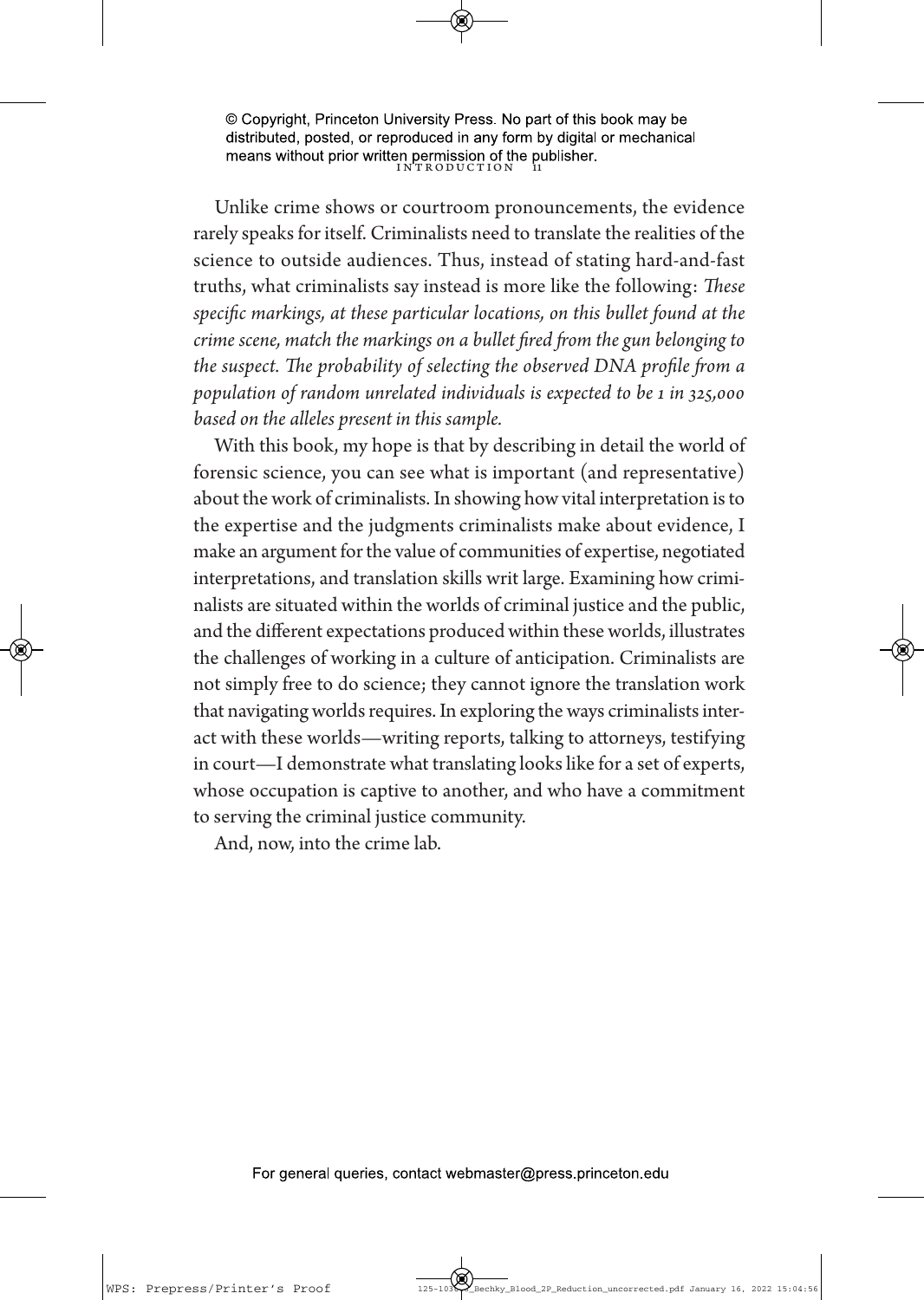## INDEX

alleles, 26, 27–28 American Academy of Forensic Science (AAFS), 62, 149 American Board of Forensic Toxicology, 62 American Society of Crime Lab Directors (ASCLD), 62, 149, 161–62 anticipation, 75; by educating outside audiences, 85–93; how experts work with, 75–77; implications across social worlds, 178–80; by incorporating outside expectations, 78–85; manifestation of, 77–78; neutrality of criminalists and culture of, 16, 99–110; as routine, 104–10; testimony and, 145–47; waiting and, 101–4; while negotiating and resisting requests of criminal justice representatives, 93–97 applied science, forensic science as, 57, 62–66 Association of Firearm and Tool Mark Examiners (AFTE), 62, 155 autonomy of criminalists, 176–77

biology, forensic. *See* DNA profiling Barley, William, 76 boundary work of experts, 186–88

capillary electrophoresis, 24 chemistry units. *See* narcotics labs Christin, Angèle, 185 comparative evidence, 19 consequences of testifying, 114–18 contamination, 26

crime labs: case notes on ethnography of, 189–98; chemistry unit, 40–48; contamination in, 26; culture of anticipation in (*see* anticipation); different units of, 18–19; firearms, 30–40; forensic biology, 19–30; taming, questioning, and framing across, 54–56; toxicology, 48–54; understanding the culture of, 3–5

criminalists: author's observation of, 3–5; autonomy of, 176–77; as captive communities, 101–104, 114, 147, 174–75; characteristics of expert work by, 174–76; credibility of, 135–45; cultural tropes about, 70–72; documentation by, 81–82; education and training of, 17–18, 62–63; expertise of, 8–10, 173–74; gunshot residue (GSR) and, 57–61; legal considerations for, 61, 64–69; neutrality of, 16, 99–110; as part of community, 63; professional organizations for, 62; role of, 15–17; sought after jobs of, 180–81; taming, questioning, and framing across labs, 54–56; testimony by (*see* testimony); value in studying, 7–11; as voice of the evidence, 133–45; working in science, criminal justice, and the public arena, 57 criminal justice system, 1–3, 15–16; anticipating while negotiating and resisting requests from representatives of, 93–97; criminalists as neutral experts within,

99–110; forensic science in, 66–69 crystal testing, 44 *CSI,* 1, 85, 195 *CSI* effect, 72, 87–88

DNA profiling, 55; anomalies in, 26; and change in forensic science, 168–72; compared to firearms analysis, 153–60; compared to narcotics analysis, 164–68; compared to toxicology, 160–64; as complex, uncertain, and fallible, 151; DNA envy and, 151–53; documentation in, 26–27; educating outside audiences on, 88–91; as gold standard of forensic evidence, 150–53; graphs of, 25–26; as legitimated scientific inquiry using statistical inference, 19–21; locus in, 24; negotiating and resisting requests of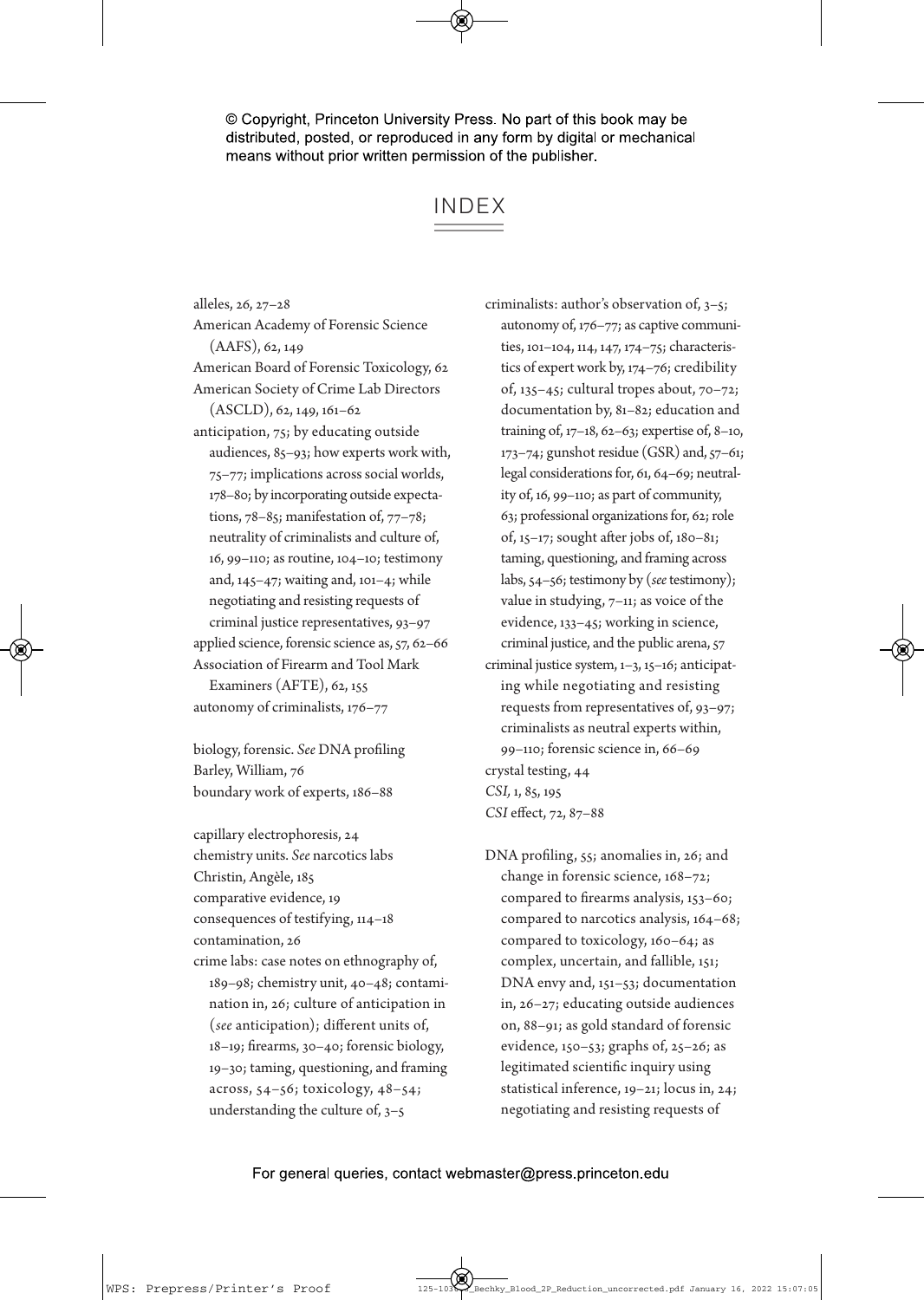#### DNA profiling (*continued*)

criminal justice representatives on, 93–97; public and scientific acceptance of, 148–50; reports in, 27–33; sample analysis in, 23–27; sample collection for, 22–23; statistics in, 27–28; technical reviewer in, 29; testimony on (*see* testimony); waiting and making anticipation routine and, 102–10 documentation, 81–82

education of outside audiences, anticipating  $by, 85 - 93$ 

enzyme immunoassay screening (EIA), 51 expertise of criminalists, 8–10, 173–74; autonomy and, 176–77; boundary work and, 186–88; characteristics of, 174–76;

objectivity and, 184–86; technology impact on, 181–83

firearms labs, 55, 168; compared to DNA profiling, 153–60; gun knowledge of criminalists in, 38–39; role in the criminal justice system, 39–40; safety in, 34–35; tasks in, 33; test-firing in, 35–36; testimony by criminalists in, 37–38; textbooks for, 35–36; training of criminalists in, 33–34; work practices in, 30–33

Forensic Alcohol Supervisors (FAS), 53 forensic biology. *See* DNA profiling

forensic science,  $1-3$ ,  $15-16$ ; as applied science, 57, 62–66; as captive occupation, 76; in criminal justice world, 66–69; DNA profiling and change in, 168–72; in the public sphere, 69–72 forensic scientists. *See* criminalists

gas chromatography/mass spectrometry  $(GC/MS)$ , 44-45, 51, 164-68, 169 Goddard, Calvin, 39 gunshot residue (GSR), 57–61

International Association for Identification, 62

loci, DNA, 24, 27

media portrayals of criminalists, 70–72 *Melendez-Diaz vs. the State of Massachusetts,* 83, 100

narcotics labs, 18, 55; compared to DNA profiling, 164–68; handling of evidence by, 43, 46, 82–85; reports in, 45–46; role in the criminal justice system, 46–48; types of tests in, 43–44; typical substances analyzed by, 43; work practices in, 40–42 National Academy of Sciences (NAS), 5, 71, 148–49, 177; on firearms analysis, 153–60; on toxicology, 161–64 National Institute of Justice, 62 neutrality of criminalists, 16, 98, 101–4

objectivity, 184–86

outside expectations, anticipating by incorporating, 78–85

public sphere, forensic science in the, 69–72

reports, DNA profiling, 27–33; review process for, 29–30 review process, DNA profiling report,  $29 - 30$ 

safety, firearms, 34–35 short tandem repeats (STRs), 23, 24 "Strengthening Forensic Science in the United States: A Path Forward," 71

technology: impact of, on criminalists, 181–83; objectivity of, 184–86 testimony, 2–3, 11, 37, 53–54, 98–99, 113–14; adversarial relationship between lawyers and criminalists and, 122–25; anticipation and, 145–47; consequences of, 114–18; credibility of, 135–45; criminalists as voice of evidence through, 133–45;